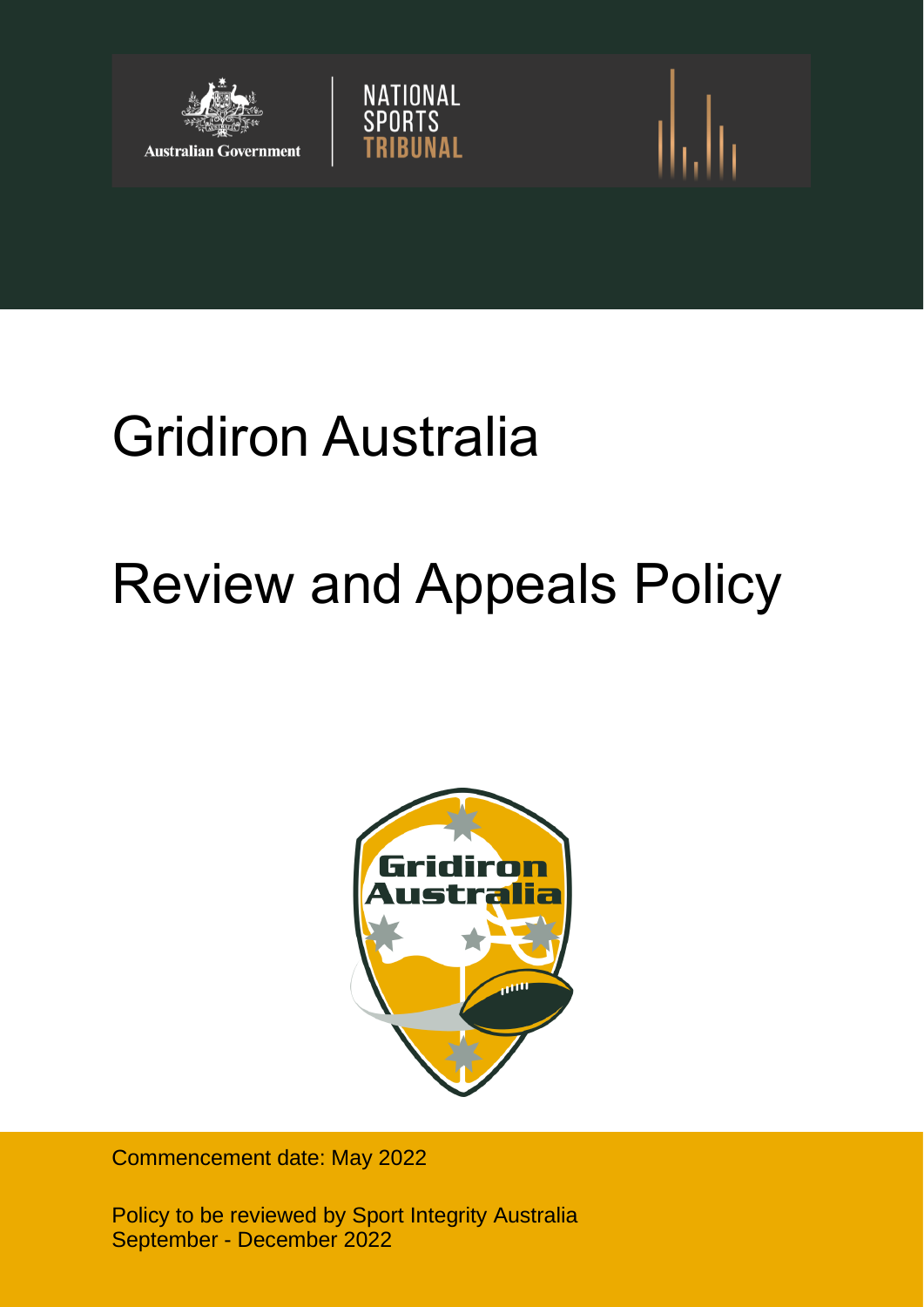# **Contents**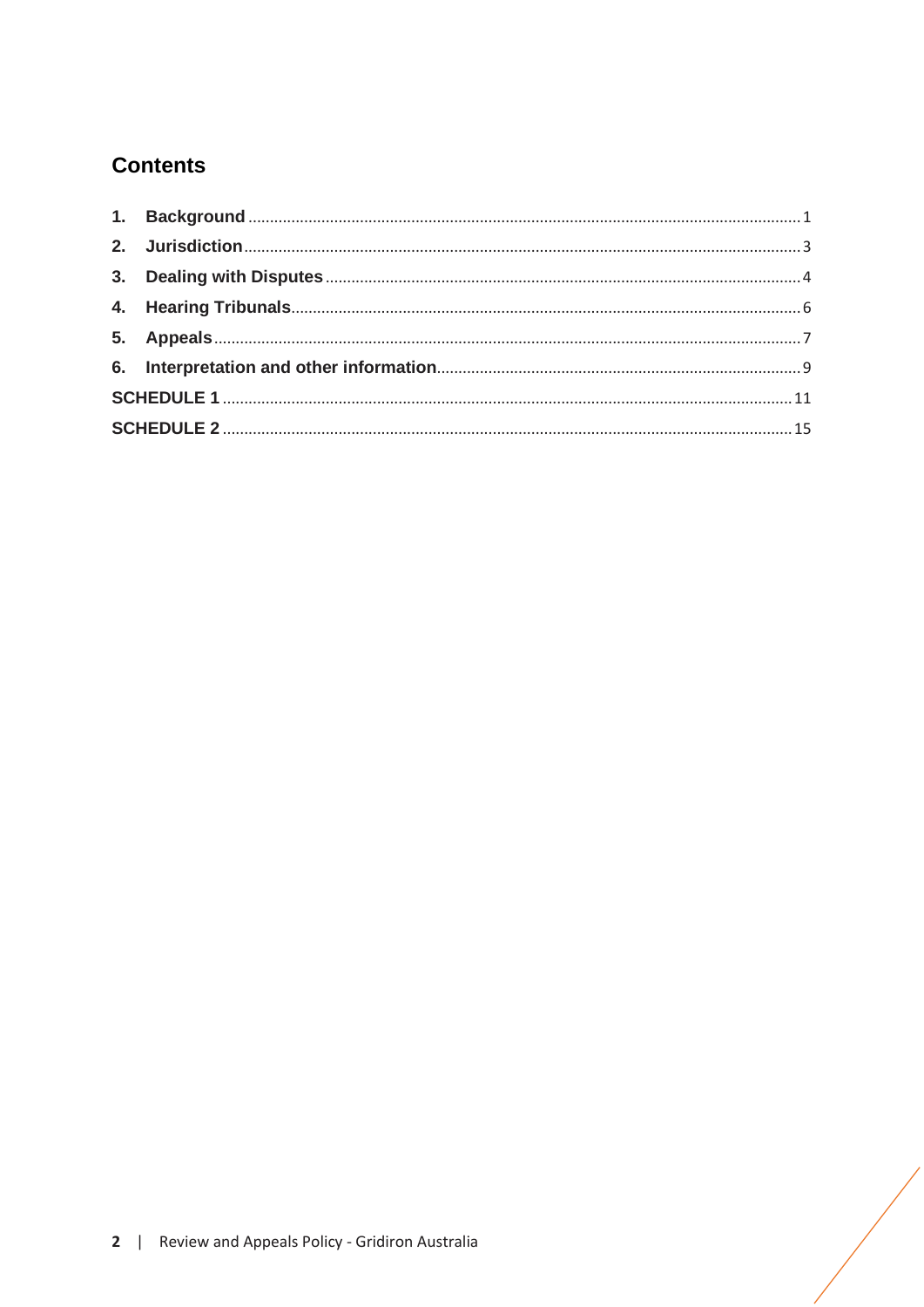# <span id="page-2-0"></span>**1. Background**

# 1.1. **Purpose**

This Policy:

- (a) Sets out the processes for resolving Disputes;
- (b) Does not cover Personal Grievances or conduct and disciplinary matters arising under policies that form part of the National Integrity Framework or other Sport Organisation policies.

# 1.2. **Definitions**

In this Policy the following words have the corresponding meaning:

**Activity** means a Sport contest, match, competition, event, or activity (including training), whether on a one-off basis or as part of a series, league, or competition, sanctioned or organised by GA or a Sport Organisation.

**Affiliate** means a member of a Member Organisation that is an incorporated association or company, including (as applicable) clubs, districts, regions and zones.

**Alternative Dispute Resolution** is a collective term for processes, such as mediation, to resolve disputes without the need for arbitration that will be applied to resolve the Alleged Breach in accordance with clauses [3.2](#page-6-0)[-3.4.](#page-6-1)

**Appeals Tribunal** means the appeals tribunal established under clause [5,](#page-8-0) being either the NST or an Internal Appeals Tribunal as provided in this Policy.

**Authorised Provider** means any non-Sport Organisation authorised to conduct an Activity.

**Dispute** means any dispute between Relevant Persons, or between Relevant Persons and Relevant Organisations, or between Relevant Organisations, that arises in the context of their involvement in Sport, other than the categories of disputes set out in clause [2.2\(](#page-4-1)b).

**Hearing Tribunal** means the first instance tribunal established to determine a Dispute, being either the NST General Division or an Internal Tribunal as provided in this Policy.

**Internal Appeals Tribunal** means an internal appeals tribunal established by a Sport Organisation under clause [5.](#page-8-0)

**Internal Tribunal** means an internal hearing tribunal established by a Sport Organisation under clause [4.](#page-7-0)

**Legal Practitioner** is a person holding a current practising certificate as a lawyer or barrister in any Australian jurisdiction.

**Member** means a member of GA or other Sport Organisation admitted in any category of membership in accordance with the provisions of the GA Constitution or the Sport Organisation Constitution, as the case may be.

**Member Organisation** means a sporting organisation that is a member of GA in accordance with the provisions of the GA Constitution.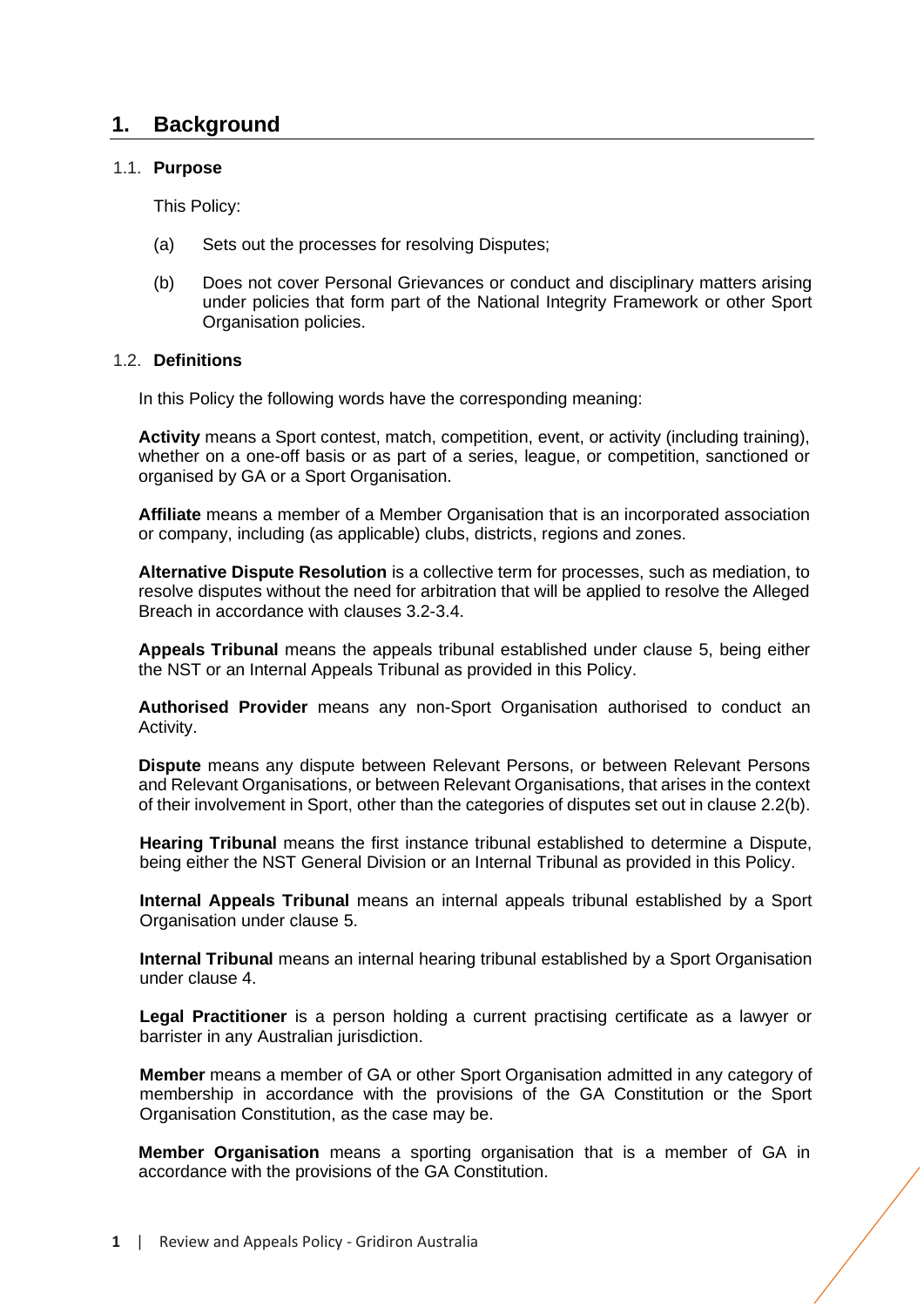**National Integrity Framework** means the set of "National Integrity Framework" integrity policies produced by Sport Integrity Australia from time to time.

**GA** means Gridiron Australia.

**NST** means the National Sports Tribunal established under the NST Legislation.

**NST Eligible Matter** means a matter that is a kind of dispute that falls within the jurisdiction of the NST.

**NST Excluded Matter** means a matter that is a kind of dispute that is expressly excluded from the NST's jurisdiction.

**NST Legislation** means the *National Sports Tribunal Act 2019* (Cth) (**NST Act**), and any legislative instruments made under the NST Act as may be in force from time to time, including the *National Sports Tribunal Rule 2020* (Cth), *National Sports Tribunal (Practice and Procedure) Determination 2021* (Cth) and *National Sports Tribunal Act 2019 - Principles for Allocating a Member to a Dispute 2020*.

# **Participant** means:

- (a) Athletes who are registered with a Sport Organisation or entitled to participate in an Activity;
- (b) Coaches appointed to train an athlete or team in an Activity;
- (c) Administrators who have a role in the administration or operation of a Sport Organisation, including owners, directors, committee members or other persons;
- (d) Officials including referees, umpires, technical officials, or other officials appointed by a Sport Organisation or any league, competition, series, club or team sanctioned by a Sport Organisation:
- (e) Support personnel who are appointed in a professional or voluntary capacity by a Sport Organisation or any league, competition, series, club or team sanctioned by a Sport Organisation including sports science sport medicine personnel, team managers, agents, selectors, and team staff members.

**Personal Grievance** means any type of interpersonal conflict or dispute between Relevant Persons or between Relevant Persons and Relevant Organisations that does not engage the rules, policies or by-laws of a Sport Organisation.

**Policy** means this Review and Appeals Policy, including any schedules.

**Protected Disclosure** means, where a Sport Organisation is a "regulated entity" under the whistleblower laws in the *Corporations Act 2001* (Cth), a disclosure of information to the Sport Organisation that qualifies for protection under those laws.

**Relevant Organisation** means any of the following organisations:

- (a) A Sport Organisation;
- (b) An Authorised Provider;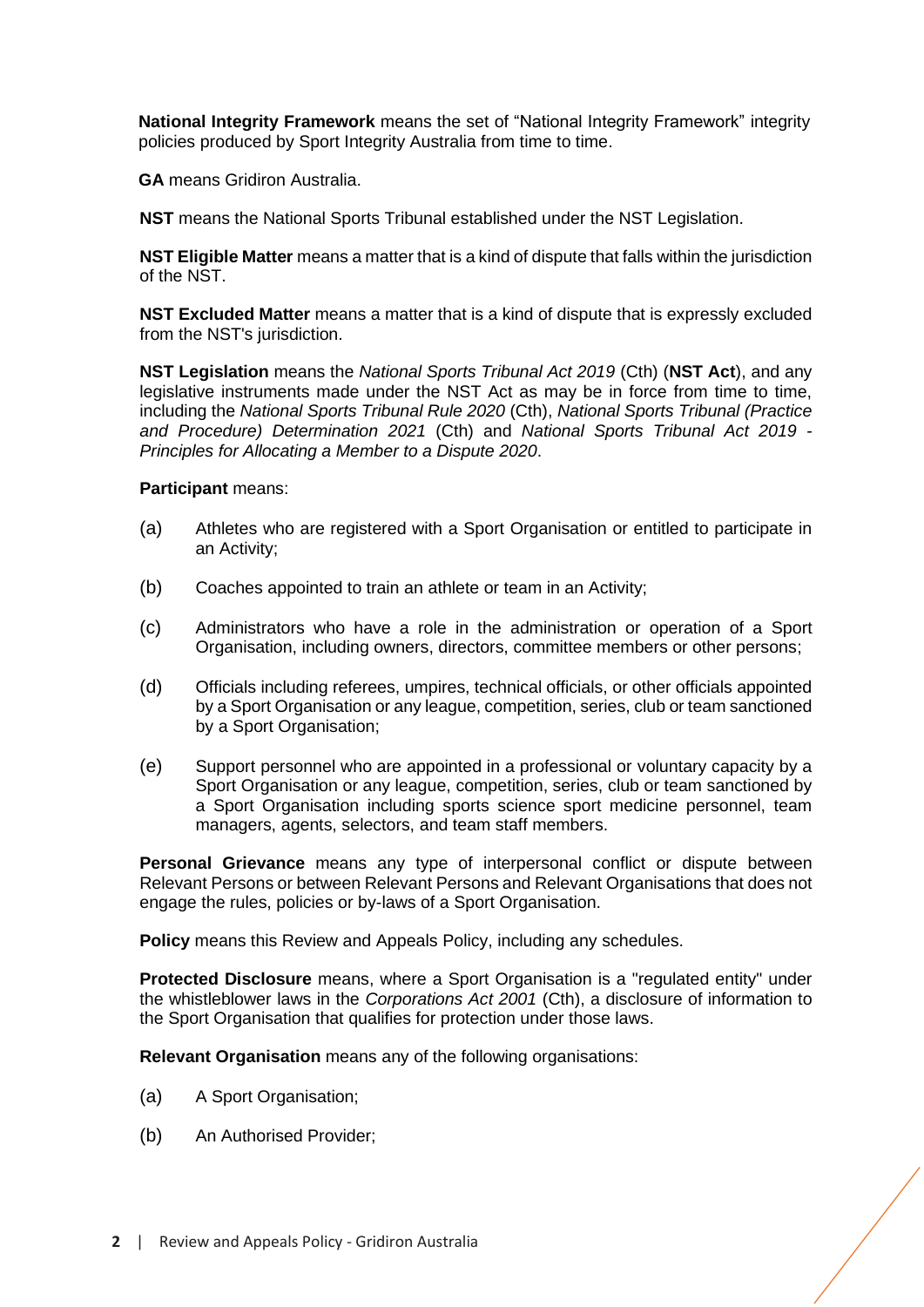- (c) A team, which means any collection or squad of athletes who compete and/or train in the Sport; and
- (d) Any other organisation that has agreed to be bound by this Policy.

**Relevant Person** means any of the following individuals:

- (a) An individual registered as a member of a Sport Organisation;
- (b) A Participant;
- (c) An employee employed by GA, a Sport Organisation or an Authorised Provider;
- (d) A contractor engaged directly or via an organisation to provide services for or on behalf of GA, a Sport Organisation or an Authorised Provider;
- (e) A volunteer engaged by GA, a Sport Organisation or an Authorised Provider in any capacity who is not otherwise an employee or contractor, including directors and office holders, officials, administrators and team and support personnel; and
- (f) Any other individual who has agreed to be bound by this Policy.

**Sport** means the sport of Gridiron, and a reference to Sport means collectively GA, Member Organisations and Affiliates.

**Sport Organisation** means GA and each Member Organisation or Affiliate that has adopted this Policy.

**Vulnerable Person** means a person who is:

- (a) Under the age of 18; or
- (b) Aged 18 or over, but is or may be unable to take care of themselves, or is unable to protect themselves against harm or exploitation, by reason of age, illness, trauma or disability, or any other reason

# <span id="page-4-0"></span>**2. Jurisdiction**

#### 2.1 **To Whom the Policy Applies**

This Policy applies to Relevant Persons and Relevant Organisations.

#### <span id="page-4-1"></span>2.2 **When the Policy Applies**

- (a) This Policy applies to Disputes between:
	- (i) Relevant Persons;
	- (ii) Relevant Persons and Relevant Organisations; or
	- (iii) Relevant Organisations,

in their capacity as Relevant Persons or Relevant Organisations relating to their involvement in the Sport.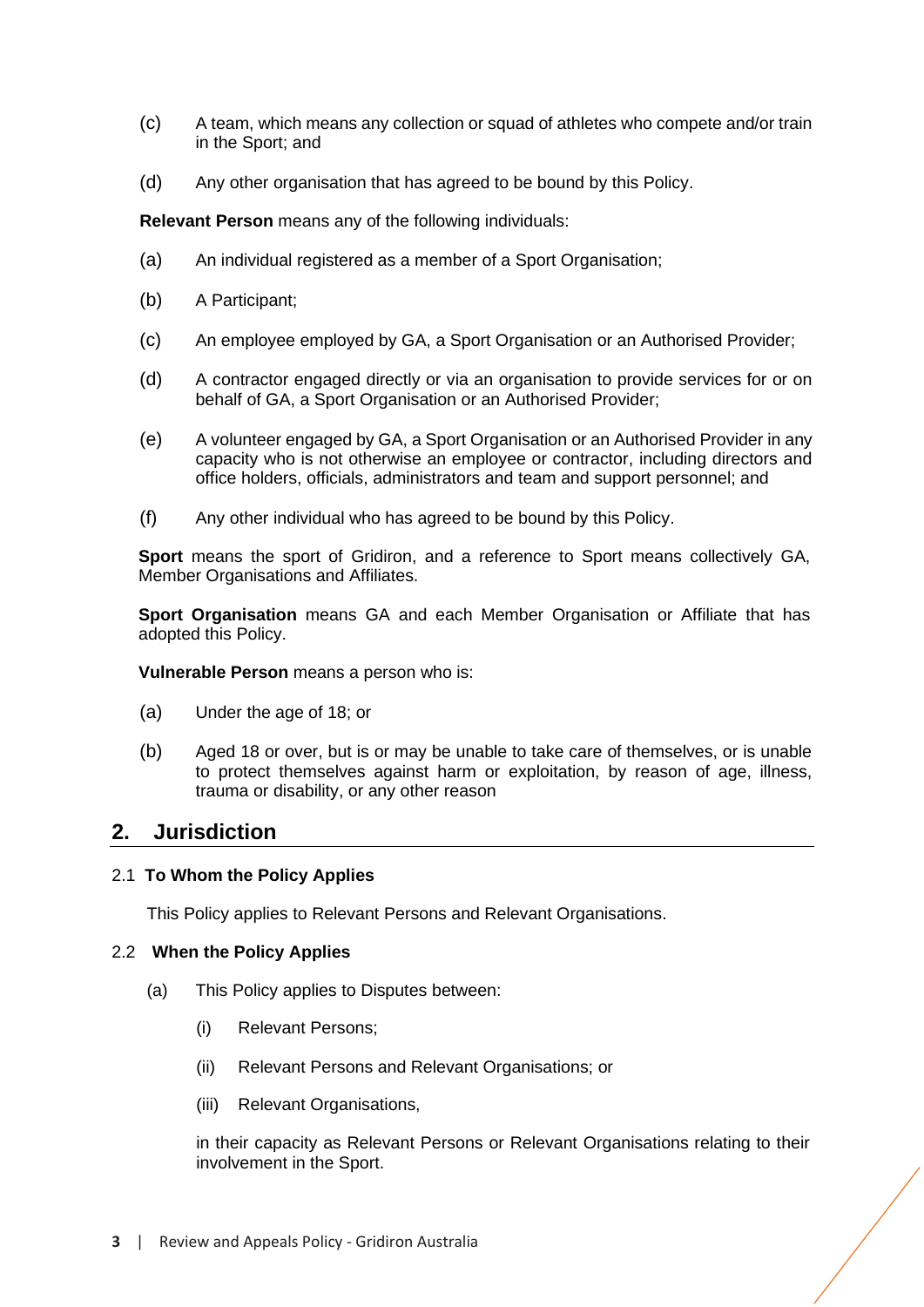- (b) The Policy does not apply to the following:
	- (i) A breach of any of the policies that form part of the National Integrity Framework;
	- (ii) A breach of another GA or Sport Organisation policy where that breach is covered by the GA Conduct and Disciplinary Policy;
	- (iii) Disputes that arise under any NSO policy where that policy provides for a specific dispute resolution process other than that covered by the GA Conduct and Disciplinary Policy;
	- (iv) A Personal Grievance;
	- (v) A Protected Disclosure;
	- (vi) A breach of any other Sport Organisation policy in respect of which a Sport Organisation expressly excludes the application of this Policy; and
	- (vii) Interactions between Relevant Persons and/or Relevant Organisations that are not related to Sport and/or are not in their capacity as Relevant Persons or Relevant Organisations.

# 2.3 **Vulnerable Persons**

Where a party to a Personal Grievance is a Vulnerable Person, the parent or guardian of the Vulnerable Person may act on behalf of the Vulnerable Person and accompany them throughout the resolution process, including during any facilitated resolution process, hearing process or appeal process.

# <span id="page-5-0"></span>**3. Dealing with Disputes**

# 3.1 **Informal steps for resolving Disputes under this Policy**

- (a) Relevant Persons (and Relevant Organisations where applicable) are encouraged to attempt to resolve any Dispute that is subject to this Policy amongst themselves in the first instance.
- (b) Where a Dispute is unable to be resolved directly through discussion, or one of the parties to the disagreement is uncomfortable with approaching the other party directly or is otherwise unable to do so, the matter may then be referred to the management of the Sport Organisation at the level at which the Dispute occurred.

*[For example, if the subject of the Dispute relates to interactions at local Club level and the parties to the Dispute are unable to resolve it amongst themselves, it may then be referred to the management of that Club.]*

(c) Where the relevant Sport Organisation or a member of the administration of the relevant Sport Organisation is a party to a Dispute, the matter should instead be referred to the management of the Sport Organisation of the next level up.

*[For example, if a Dispute at local Club level involves an individual involved in the running of the Club, it should instead be referred to the relevant Member Organisation.]*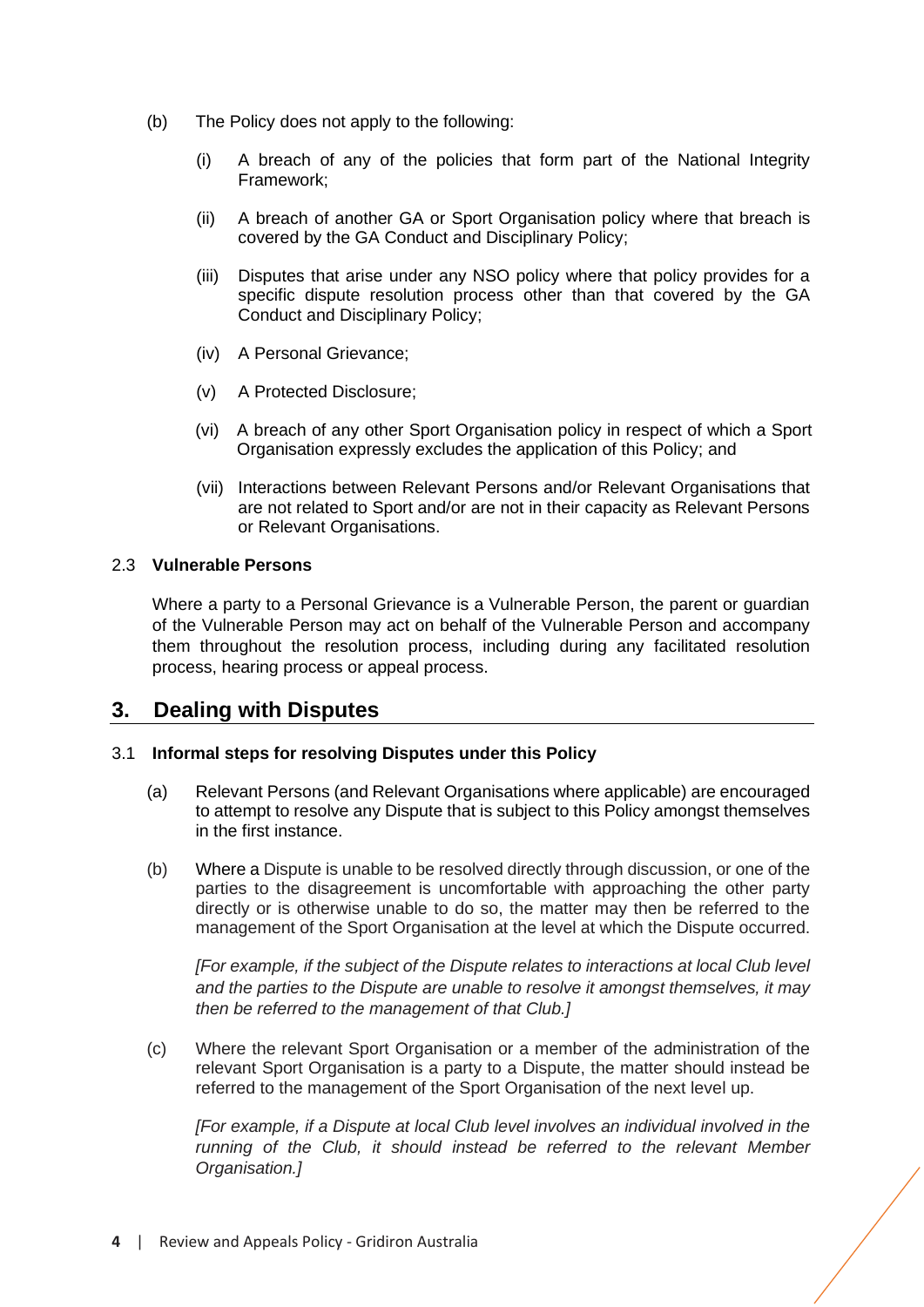(d) If the Dispute is referred to a Sport Organisation without clear indication of the knowledge or consent of the other party to the Dispute, the Sport Organisation will notify that other party prior to referring the Dispute to formal Alternative Dispute Resolution.

# <span id="page-6-0"></span>3.2 **Alternative Dispute Resolution**

- (a) If a Sport Organisation considers the Dispute may appropriately be resolved through Alternative Dispute Resolution, it may seek in writing the consent of the parties to the Dispute to refer the Dispute for Alternative Dispute Resolution.
- (b) If the parties to the Dispute agree to Alternative Dispute Resolution and:
	- (i) The Dispute is at Affiliate or Member Organisation level, the relevant Sport Organisation may either:
		- (A) Seek the consent of GA to refer the Dispute to mediation or conciliation in the NST and, if given, GA will:
			- 1. Refer the matter if it is an NST Eligible Matter; or
			- 2. Apply to the NST CEO for approval if neither an NST Eligible or NST Excluded Matter, failing which it will be dealt with under clause  $3.2(b)(i)(B)$ ; or
		- (B) Refer the Dispute to internal or external mediation or conciliation.
	- (ii) The Dispute is at national level, GA will refer the Dispute to the NST for conciliation or mediation. Where the Dispute is between two Relevant Persons, GA will be the referring entity to the NST.
- (c) The parties to the Dispute must participate in the Alternative Dispute Resolution in good faith.

# 3.3 **NST Facilitated Resolution of Dispute**

- (a) The NST will facilitate the Alternative Dispute Resolution of any Dispute properly referred to it under clause [3.2\(](#page-6-0)b) in accordance with the NST Legislation.
- (b) GA is responsible for making the application for Alternative Dispute Resolution at the NST. The application fee may be paid by one party, or by the parties together, apportioned as agreed between them. Service charges may also be payable to the NST, which will be negotiated as between the parties to the dispute and the NST, and determined by the NST CEO.

# <span id="page-6-1"></span>3.4 **Independent Facilitated Resolution of Dispute**

- (a) Any mediation or conciliation (other than where conducted by the NST) will be undertaken in accordance with the rules prescribed by the Sport Organisation (internal) or the provider (external) as the case may be.
- (b) For external mediation, any costs associated with appointing a facilitator will be agreed before the facilitated resolution session commences and will be apportioned evenly between the parties (unless otherwise agreed between the parties).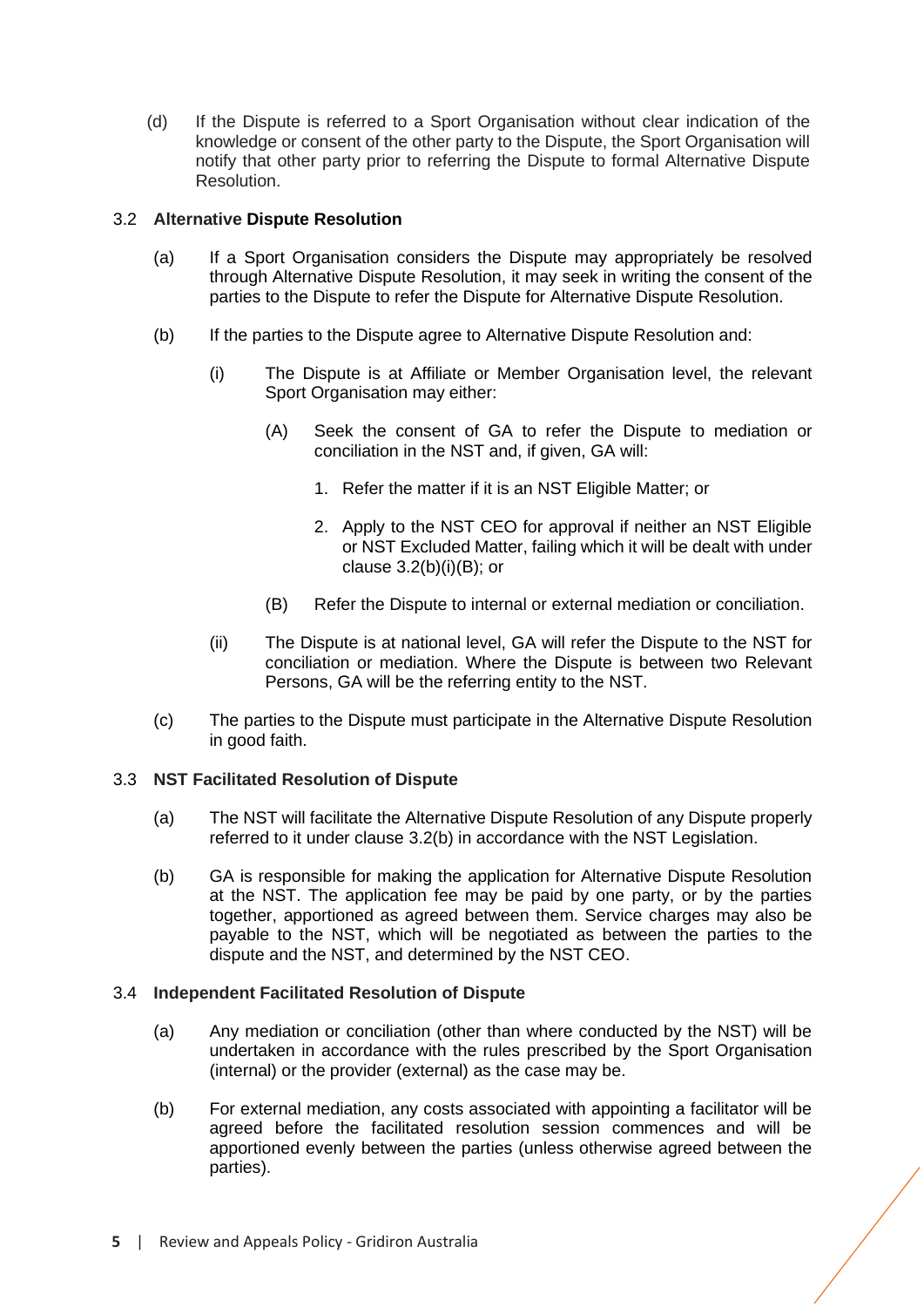# 3.5 **Failure to Resolve Dispute**

- (a) If the Dispute is resolved through Alternative Dispute Resolution under this clause [3,](#page-5-0) the Dispute will be considered closed under this Policy. Any ongoing issues between the parties to the Dispute must be dealt with by them in their personal capacity.
- (b) If Alternative Dispute Resolution does not resolve the Dispute, the Sport Organisation will, if both parties agree in writing, refer the Dispute to a Hearing Tribunal.
- (c) All Disputes must be submitted by the parties to the Dispute to a hearing before the relevant Hearing Tribunal, and appealed to an Appeals Tribunal if required, for determination before commencing any proceedings relating to the Dispute or becoming a party to any such proceedings in a court of law.

# <span id="page-7-0"></span>**4. Hearing Tribunals**

# <span id="page-7-1"></span>4.1 **Determining the Hearing Tribunal**

- (a) Where the Sport Organisation is to refer the Dispute to a Hearing Tribunal:
	- (i) If the Alleged Breach is at Affiliate or Member Organisation level, the relevant Sport Organisation must:
		- (A) Seek the consent of GA to refer the Alleged Breach to the NST General Division and, if given, GA will:
			- 1. Refer the matter if it is an NST Eligible Matter; or
			- 2. Apply to the NST CEO for approval if neither an NST Eligible or NST Excluded Matter, failing which it must be dealt with under clause [4.1\(](#page-7-1)a)(i)(B); or
		- (B) If the consent of GA is not given, or if the NST cannot deal with the matter, refer the Alleged Breach to an Internal Tribunal.
	- (ii) If the Alleged Breach is at national level, GA must:
		- (A) If an NST Eligible Matter, refer the Alleged Breach to the NST General Division; or
		- (B) If neither an NST Eligible or NST Excluded Matter, apply to the NST CEO for approval to hear the matter in the NST General Division, failing which it must be dealt with under clause [4.1\(](#page-7-1)a)(ii)(C); or
		- (C) If the NST cannot deal with the matter, refer the Alleged Breach to an Internal Tribunal.
- (b) Where an application to the NST for arbitration is made, GA is responsible for making the application. The application fee may be paid by one party, or by the parties together, apportioned as agreed between them. Service charges may also be payable to the NST, which will be negotiated as between the parties to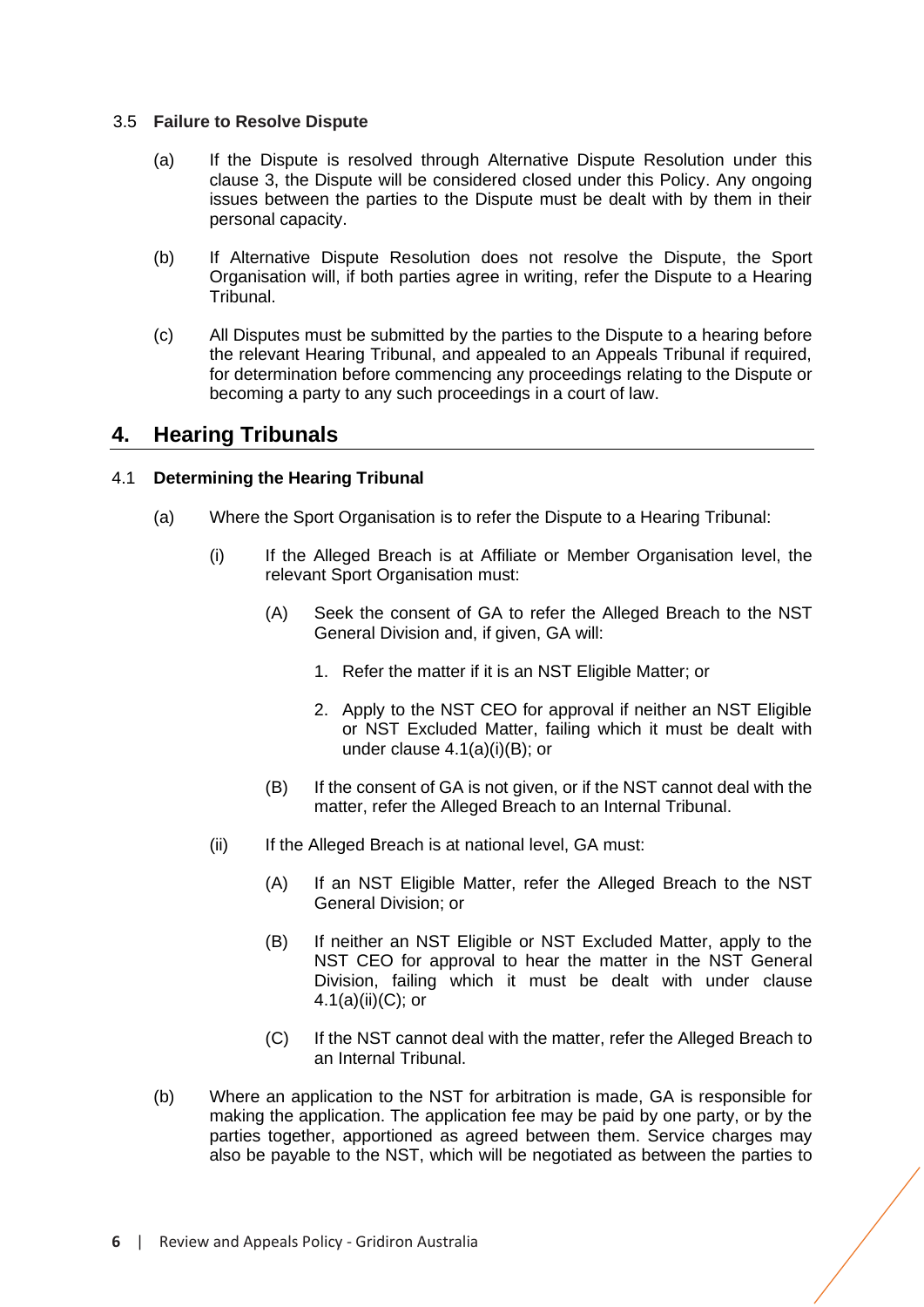the dispute and the NST at the Preliminary Conference, and determined by the NST CEO.

# 4.2 **Arbitration in the NST**

If arbitration is sought in the NST General Division, the NST will arbitrate the Dispute in accordance with the NST Legislation.

# 4.3 **Internal Tribunal**

If a Dispute is to be determined by an Internal Tribunal, the Internal Tribunal will be convened and operate in accordance with the tribunal procedure outlined in Schedule 1.

# 4.4 **Notification of Hearing Tribunal decision**

The Hearing Tribunal will notify the parties of the decision in accordance with its relevant procedures (including the procedure in Schedule 1 for the Internal Tribunal).

# <span id="page-8-0"></span>**5. Appeals**

# 5.1 **Parties entitled to appeal**

<span id="page-8-2"></span>Each party to a Dispute is entitled to appeal the decision of a Hearing Tribunal under this Policy (each an **Appellant**) solely on the following Grounds of Appeal:

- (a) The Hearing Tribunal failed to abide by this Policy and/or the NST Legislation (as the case may be) and such failure resulted in a denial of natural justice; and/or
- (b) No reasonable decision maker in the position of the Hearing Tribunal, based on the material before them, could reasonably make such a decision.

#### <span id="page-8-1"></span>5.2 **Notice of appeal**

- (a) To submit a valid notice of appeal, an Appellant must, within 14 days of the date of receipt of the decision made by the Hearing Tribunal:
	- (i) If the Hearing Tribunal was the NST General Division:
		- (A) Lodge an 'Application for an Appeal' form with the NST, which must state in full their Grounds of Appeal;
		- (B) Pay the requisite application fee; and
		- (C) Serve, by email, by post, or physically, on the other parties to the appeal a copy of the 'Application for an Appeal'; or
	- (ii) If the Hearing Tribunal was an Internal Tribunal:
		- (A) If the Alleged Breach is an NST Excluded Matter:
			- 1. Lodge with the relevant Sport Organisation the Notice of Appeal stating they wish to appeal, which states in full their Grounds of Appeal, including any relevant documents as annexures;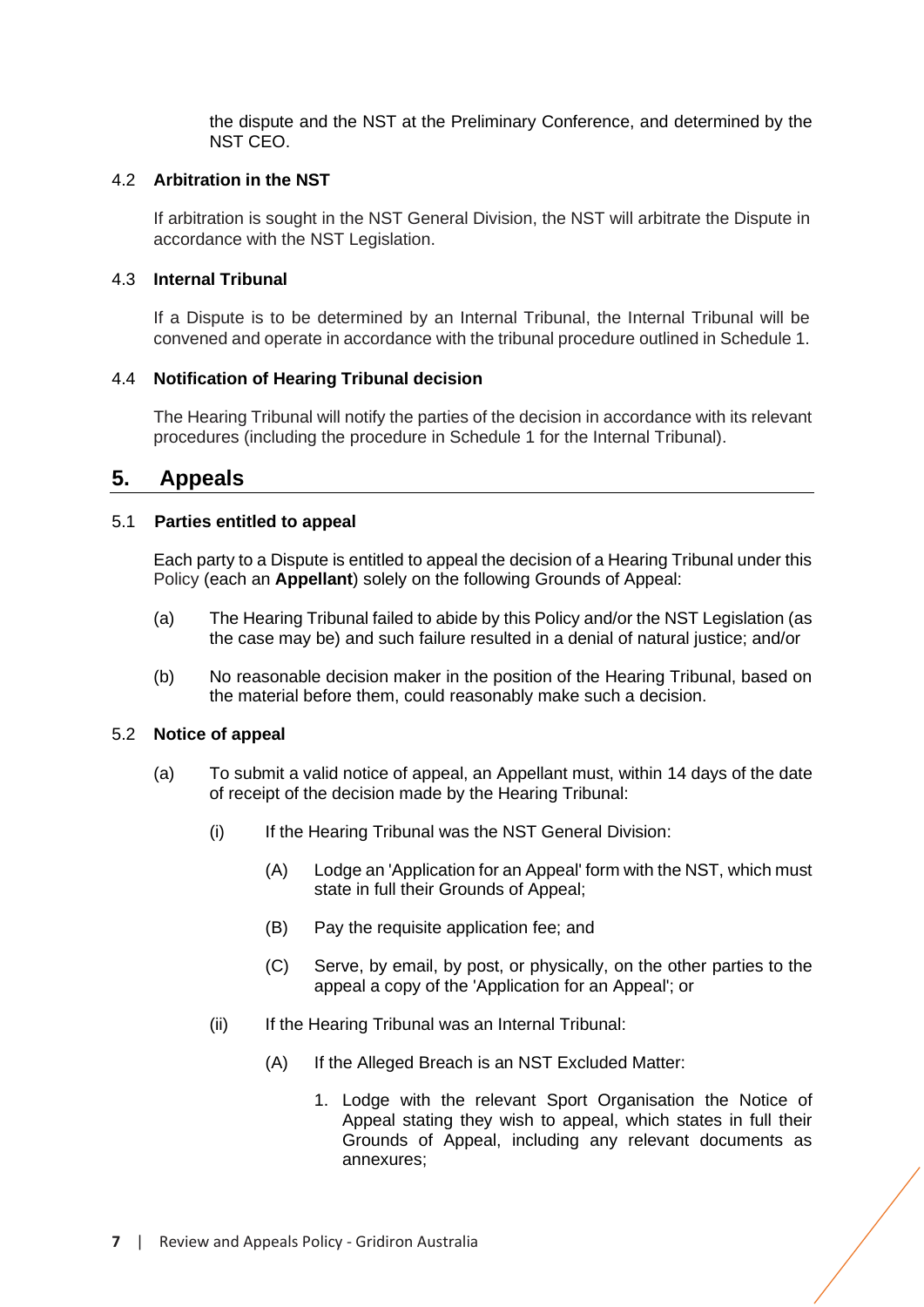- 2. Pay the appeal fee as set from time to time by the Sport Organisation; and
- 3. Serve, by email, by post, or physically, on the other parties to the appeal a copy of the Notice of Appeal; or
- (B) If the Alleged Breach is at national level and is either an NST Eligible Matter, or not an NST Excluded Matter:
	- 1. Lodge an 'Application for an Appeal' form with the NST, which must state in full their Grounds of Appeal;
	- 2. Pay the requisite application fee; and
	- 3. Serve, by email, by post, or physically, on the other parties to the appeal a copy of the 'Application for an Appeal',

#### (together, a **Notice of Appeal**).

- (b) If an appeal is lodged under:
	- $(i)$  Clause [5.2\(](#page-8-1)a)(i), the matter must be dealt with in the NST Appeals Division; or
	- (ii) Clause  $5.2(a)(ii)(A)$ , the matter must be dealt with by an Internal Appeals Tribunal;
	- (iii) Clause [5.2\(](#page-8-1)a)(ii)(B), and it is neither an NST Eligible or NST Excluded Matter, GA may apply to the NST CEO for approval, and if the NST CEO does not approve the matter, it must be dealt with by an Internal Appeals Tribunal; or
	- $(iv)$  Clause [5.2\(](#page-8-1)a)(ii)(B) and it is an NST Eligible Matter, it must be dealt with by the NST Appeals Division.

# 5.3 **Appeals in the NST Appeals Division**

- (a) If an Appellant lodges a valid Notice of Appeal in the NST Appeals Division, the NST will determine the matter.
- (b) The procedure for an appeal in the NST Appeals Divisions will be in accordance with clause [5.2](#page-8-1) and the NST Legislation.

#### <span id="page-9-0"></span>5.4 **Internal Appeals Tribunal**

- (a) If an Appellant lodges a valid Notice of Appeal to be dealt with by an Internal Appeals Tribunal, the Internal Appeals Tribunal will determine the matter.
- (b) The procedure for an appeal in an Internal Appeals Tribunal will be in accordance with clause [5.2](#page-8-1) and Schedule 2.

# <span id="page-9-1"></span>5.5 **Determination by Appeals Tribunal**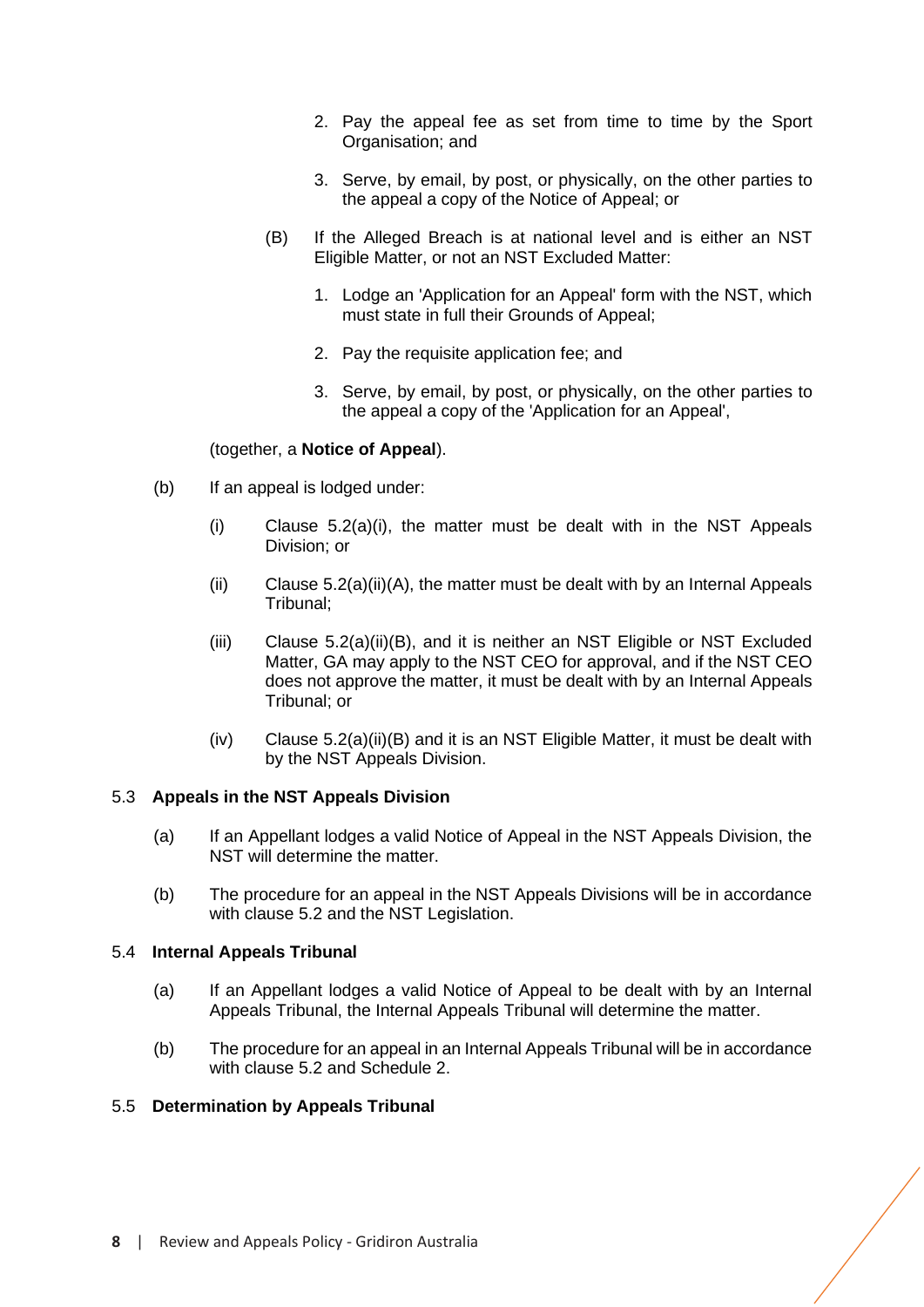The Appeal Tribunal's arbitration of the appeal must determine, on the balance of probabilities, whether one or both Grounds of Appeal (as applicable) are proven and must not rehear the matter or the facts of the Dispute.

# 5.6 **Notification of outcome**

The Appeal Tribunal will notify the parties to the proceeding of the decision in accordance with its relevant procedures.

# 5.7 **Confidentiality**

- (a) All Disputes (and all information disclosed in relation to them), including the outcomes of any facilitated resolution process or hearing process will be kept confidential by the Sport Organisation, and will not be disclosed to any third parties, except as provided in this clause.
- (b) GA and other Sport Organisations may make the following disclosures:
	- (i) To the parties to the Dispute in relation to the facilitated resolution process or hearing/appeal process to ensure a fair process;
	- (ii) To any person to facilitate the resolution of the Dispute under this Policy;
	- (iii) To external agencies so they can deal with relevant conduct (e.g., Sport Integrity Australia, law enforcement or regulatory authorities, a child protection agency, State/Territory fair trading authority, the Australian Securities & Investments Commission);
	- (iv) To Members or other Sport Organisations to inform them of the resolution of the Dispute;
	- (v) To any third party for the primary purpose of:
		- (A) Preventing or lessening a risk to the safety, health or wellbeing of a person; or
		- (B) Protecting children participating in a sport; or
		- (C) Protecting the safety of participants in a sport; and
	- (vi) As required by law, any court or the NST.

# <span id="page-10-0"></span>**6. Referral of Disputes to the NST**

- 6.1 The processes outlined in sections 3, [4](#page-7-0) and [5](#page-8-0) of this Policy can replace any other disciplinary process, investigation, alternative dispute resolution process or tribunal process set out in any policy, by-law or rule of GA or any Sport Organisation, at the absolute discretion of the Board of GA, unless specifically excluded by section 2.2(b) of this Policy.
- 6.2 GA may require any dispute at any level of the sport to be managed or processed in accordance with this Policy at any time, and specifically may refer such dispute to be arbitrated, mediated, conciliated or appraised by the NST in accordance with the NST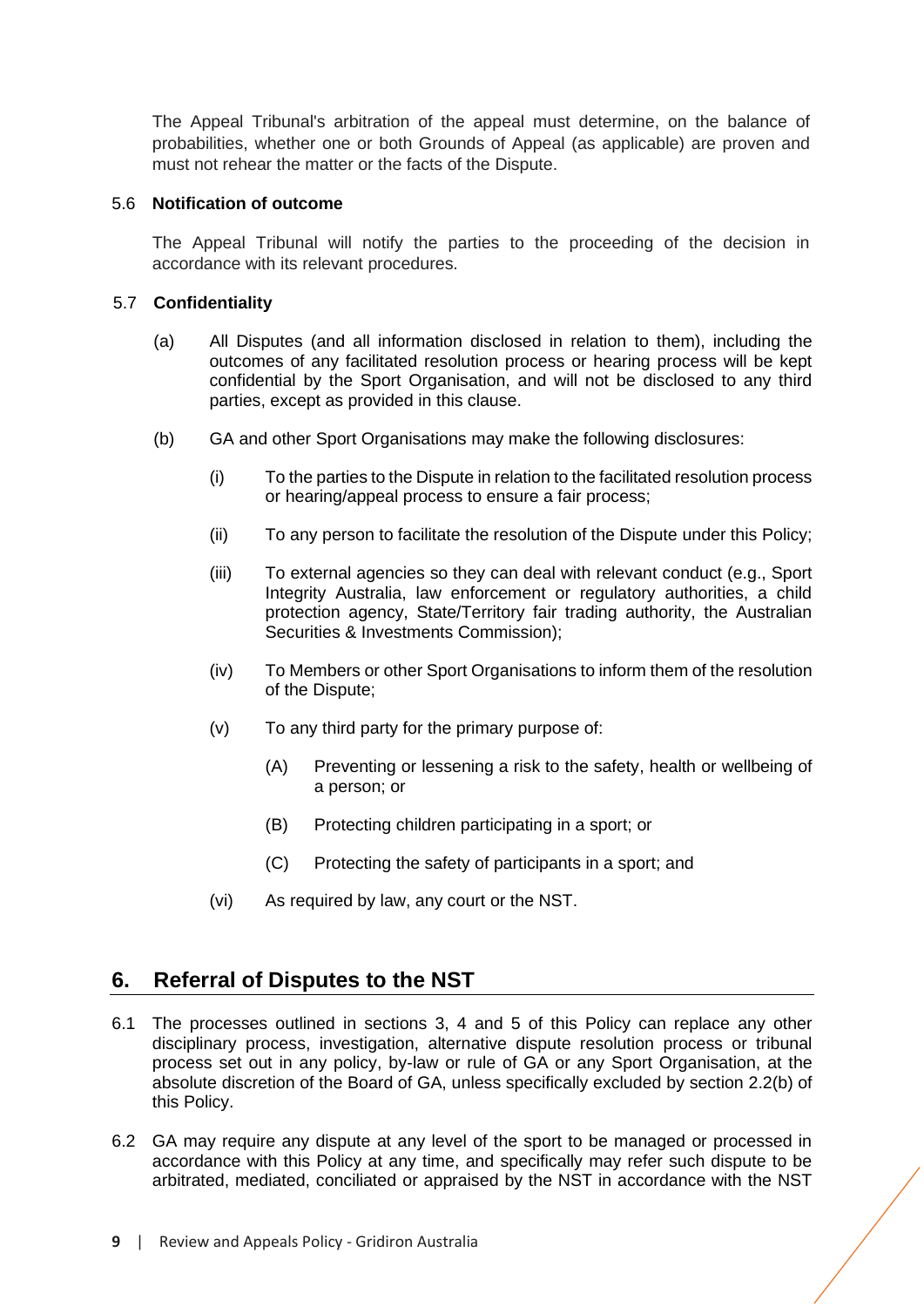Legislation, irrespective of whether any deadline or time limit has expired, and irrespective of the stage of process the matter has reached.

# **7. Interpretation and other information**

# 7.1 **Commencement**

This Policy commences on the date outlined on the front cover (**Commencement Date**).

# 7.2 **Prior Disputes**

All Disputes, including Disputes that commenced prior to the Commencement Date, will be dealt with under this Policy.

# 7.3 **Interpretation**

- (a) Any document required to be provided under this Policy may be given by:
	- (i) Sending it to an email or other electronic address, or to a postal address, nominated by the recipient party; or
	- (ii) Email, post or hand delivering it to that party's registered office.
- (b) A document is taken to have been received under this Policy if sent by email or other electronic transmission, on the date of transmission, or if hand delivered, on the date of delivery or if sent by post, 5 business days after it was sent.

#### 7.4 **Amendment**

- (a) A Sport Organisation may amend this Policy from time to time and must make the new version available on its website as soon as possible, including the date on which any amendments take effect.
- (b) Any Dispute under this Policy which is not finalised at the time of an amendment to this Policy will continue to be processed under the substantive provisions of this Policy in force at the time a Sport Organisation receives notice of the Dispute, unless a Sport Organisation and/or a Hearing Tribunal determines the principle of "lex mitior" appropriately applies in the circumstances.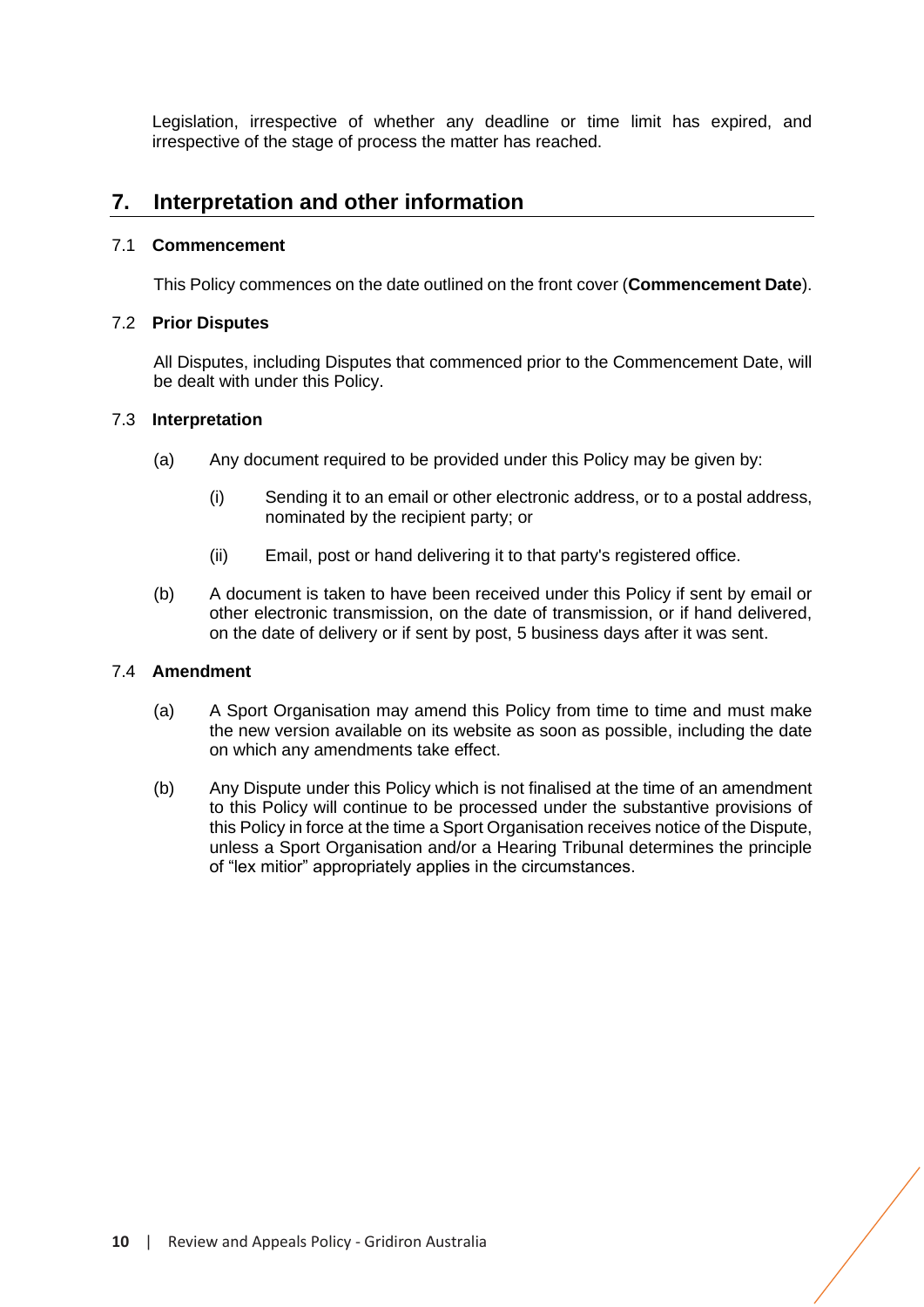# **SCHEDULE 1**

# **Internal Tribunal Procedure**

#### <span id="page-12-0"></span>**Interpretation**

1. In this Schedule:

**Chair** means the chair of a particular Internal Tribunal in accordance with this Schedule.

**Legal Practitioner** is a person holding a current practising certificate as a lawyer or barrister in any Australian jurisdiction.

**Sports Administrator** means a person who currently, or within the previous five years, is or has been employed in the field of sports administration.

**Tribunal Member** means an individual person sitting on an Internal Tribunal.

- 2. Defined terms not otherwise defined in this Schedule have the meaning given to them in the Policy.
- 3. All clause references refer to this Schedule unless otherwise provided.

# **Convening Internal Tribunal**

- 4. Where required under clause [4.1](#page-7-1) of the Policy, the Sport Organisation will convene an Internal Tribunal in accordance with this Schedule.
- 5. The Internal Tribunal shall be convened as soon as reasonably practicable after a referral under clause [4.1](#page-7-1) of the Policy and shall endeavour to convene no later than two weeks after notification by the Sport Organisation.

#### **Composition of Internal Tribunal**

- 6. Subject to clause 8, each Internal Tribunal shall:
	- (a) Comprise three Tribunal Members selected by the Sport Organisation;
	- (b) Comprise at least one Legal Practitioner and one Sports Administrator;
	- (c) Be chaired by the Chair, who shall be appointed by the Sport Organisation and shall be:
		- (i) A Legal Practitioner; and
		- (ii) A person of experience and skills suitable to the function of chairing a tribunal.
- 7. The Sport Organisation shall use reasonable endeavours to ensure that the Tribunal Members selected for any particular Internal Tribunal:
	- (a) Do not have an actual or perceived conflict of interest in relation to the Dispute that might reasonably call into question the impartiality of the Internal Tribunal; and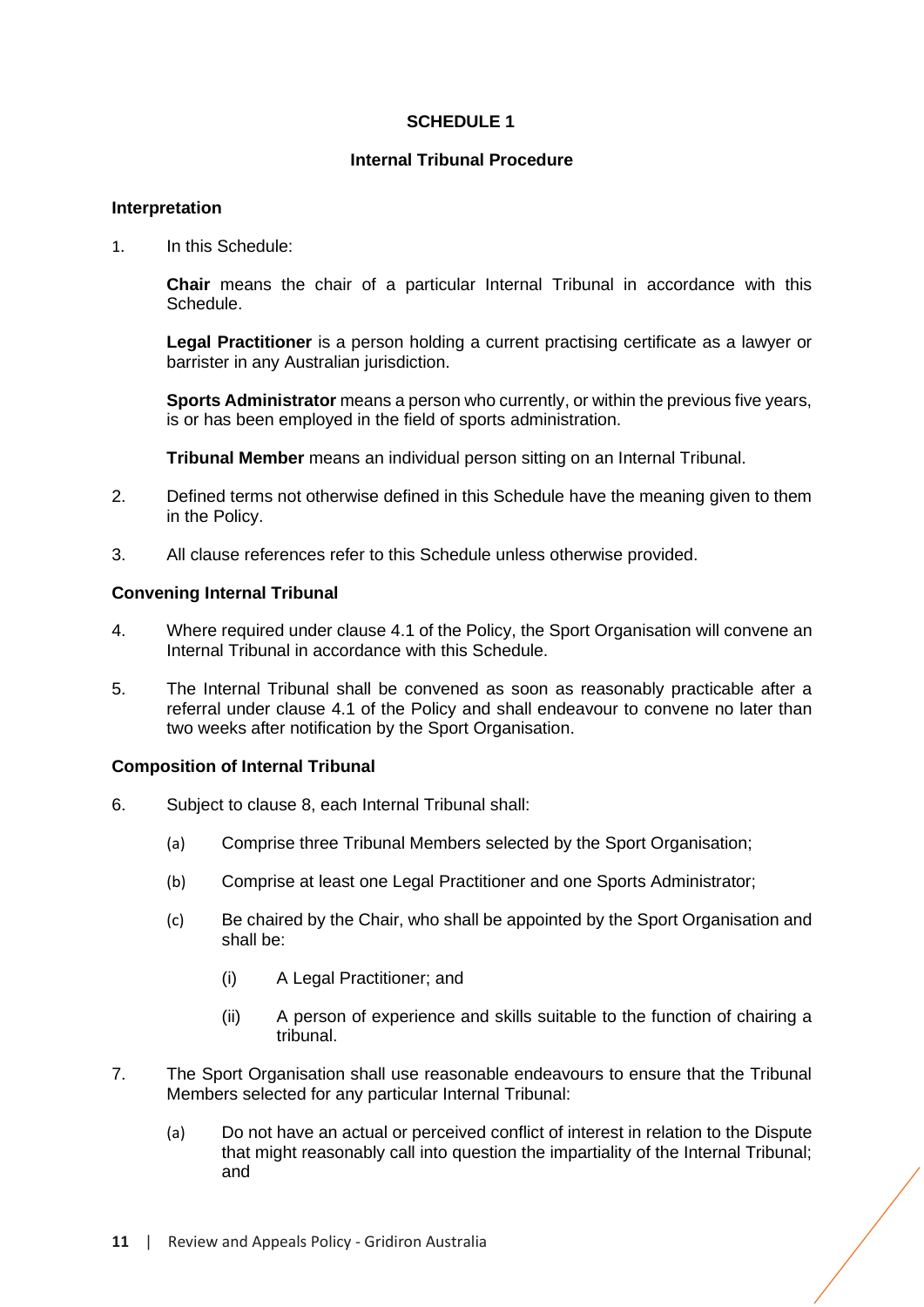- (b) Do not have any close personal connection to the Respondent(s) or the matters being considered by the Internal Tribunal.
- 8. Should a Tribunal Member become unable to sit on an Internal Tribunal following the convening of the Internal Tribunal for whatever reason, the Sport Organisation shall appoint a replacement Tribunal Member having regard to the requirements of clause 7.
- 9. Should a Respondent challenge the impartiality of any one or more Tribunal Member, the challenge will be determined by the Chair sitting alone, unless that challenge relates to the Chair in which case it will be determined by:
	- (a) The Sport Organisation CEO, President; or
	- (b) If the Sport Organisation CEO or President is unavailable or unable to act, the other members of the Internal Tribunal.
- 10. There shall be no right of appeal from a decision made under clause 9.
- 11. No Internal Tribunal decision shall be invalidated by any irregularity in the appointment of a Tribunal Member.

# **Responsibilities of Chair**

- 12. Without limiting any other duties of the Chair set out under this Schedule, the person appointed as Chair of the Internal Tribunal shall have the following responsibilities:
	- (a) To chair hearings of the Internal Tribunal;
	- (b) To ensure accurate records are kept of all of the Internal Tribunal's proceedings and decisions, including at a minimum:
		- (i) Particulars of the hearing, including date, time and location;
		- (ii) The names of each Tribunal Member, party to the Dispute, witnesses called, and any other parties permitted to attend by the Internal Tribunal;
		- (iii) The decision of the Internal Tribunal, whether given to the parties orally, in writing or a combination of both, and the date(s) of communication; and
	- (c) To communicate to all parties of an Internal Tribunal the results of such Internal Tribunal and provide a copy of the record of result to the Sport Organisation within seven days of the hearing.

#### **Attendance at Internal Tribunal**

- 13. Each party to a Dispute shall be required to attend the Internal Tribunal hearing conducted under this Schedule.
- 14. The following persons shall be entitled to attend an Internal Tribunal hearing as required by the parties to the Dispute:
	- (a) Witnesses called to give evidence by a party to the Dispute;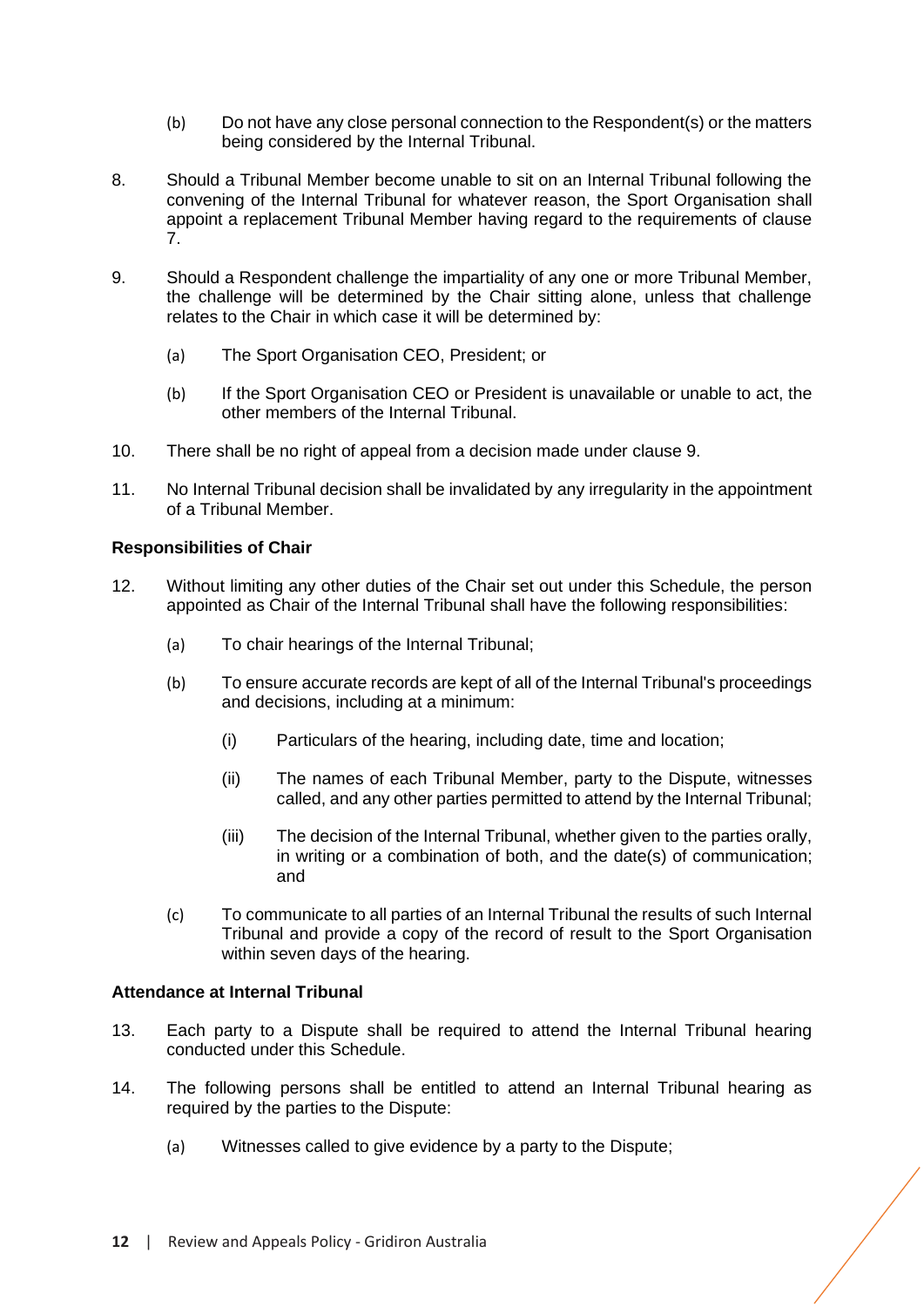- (b) Any person that the Chair in their absolute discretion believes will assist the Internal Tribunal and invites to attend the Internal Tribunal for that purpose; and
- (c) Where a party to the Dispute or a witness is under the age of 18 years, an adult adviser, which will in the absence of unavailability or other extraordinary circumstance be expected to be such person's parent or guardian.
- 15. Legal Practitioners are not permitted to appear before, or represent a party at, the Internal Tribunal unless in their personal capacity as a party to the Dispute. This clause does not prohibit a party seeking legal advice in relation to a Dispute or engaging a Legal Practitioner to prepare materials to be used by that party at the Internal Tribunal.
- 16. Each party to the Internal Tribunal shall bear their own costs.

# **Non-attendance by a Party**

- 17. If a party to the Dispute (or representative of a party) fails to attend the Internal Tribunal hearing without reasonable cause, the hearing may proceed and a determination may be made by the Internal Tribunal in the absence of the party, provided that the Internal Tribunal is satisfied that this Schedule have been complied with.
- 18. A party to the Dispute may apply to the Chair to have an Internal Tribunal hearing:
	- (a) Adjourned; or
	- (b) Convened in another way (e.g., teleconference),

if there are compelling circumstances that warrant such steps being taken to avoid costs, hardship or significant inconvenience to one or more parties. The Internal Tribunal has sole discretion on whether or not to grant the application.

19. If a party to the Dispute fails to attend an Internal Tribunal hearing without reasonable cause, the hearing may proceed and a determination may be made by the Internal Tribunal in the absence of that person, provided that the Internal Tribunal is satisfied that all notification procedures under this Schedule have been carried out.

#### **Procedure of Internal Tribunal**

- 20. The Internal Tribunal shall conduct the hearing in such manner as it sees fit and may in its absolute discretion:
	- (a) Consider any evidence, and in any form that it deems relevant;
	- (b) Question any person giving evidence;
	- (c) Limit the number of witnesses presented to those who provide any new evidence; and
	- (d) Act in an inquisitorial manner in order to establish the truth of the issue/case before it.
- 21. Without limiting the Internal Tribunal's power to regulate its own procedure as it sees fit, the Internal Tribunal shall ordinarily proceed in accordance with the following steps: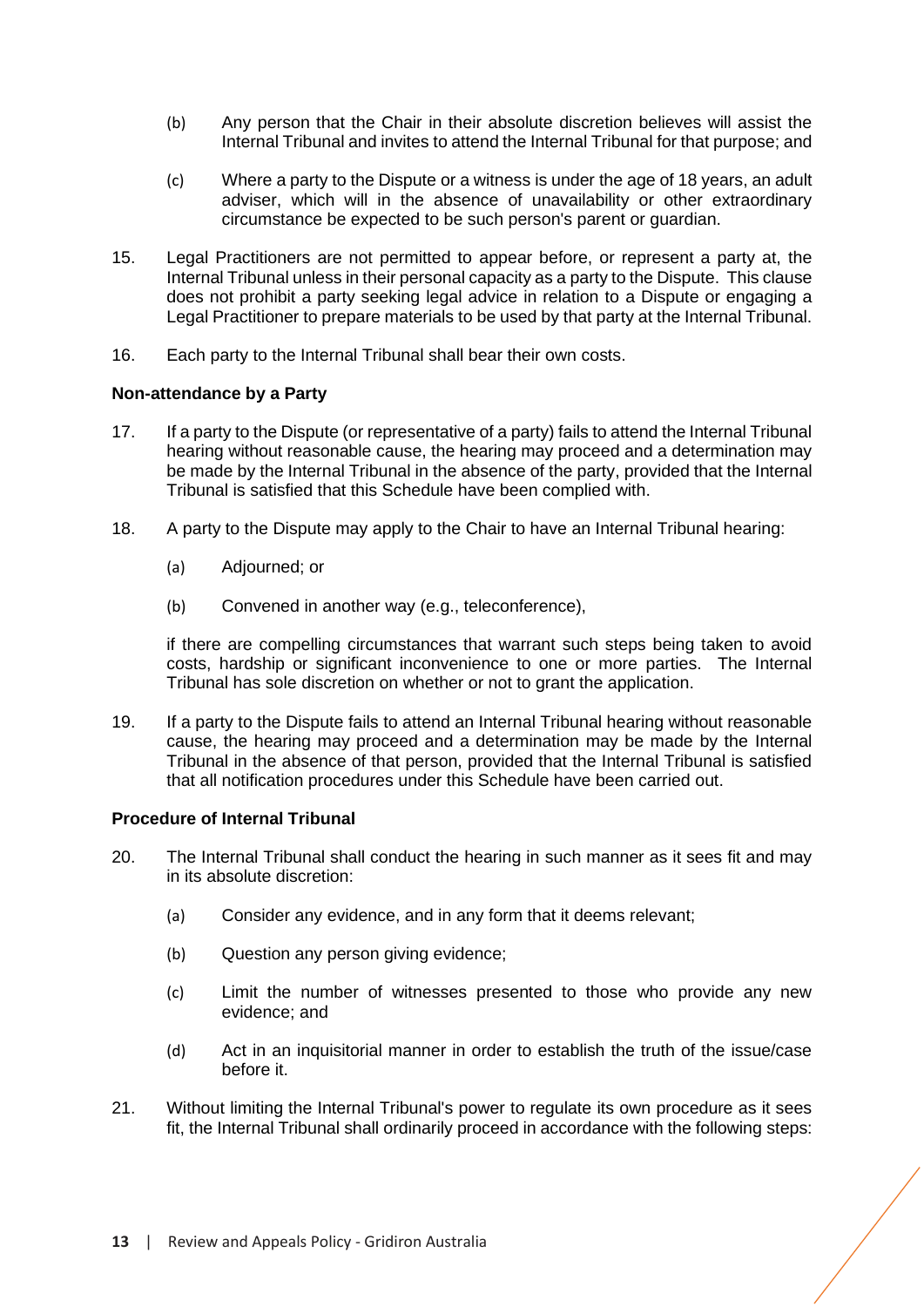- (a) If a body corporate or a Sport Organisation is a party to an Internal Tribunal hearing, one member of that body corporate or Sport Organisation shall be appointed by the body corporate or Sport Organisation to act as spokesperson for such body at the Internal Tribunal.
- (b) At the commencement of a hearing, the Chair will identify the Tribunal Members and determine whether each party is present.
- (c) Each party will be notified of their right to remain in the hearing until all evidence is presented but not to be present while the Internal Tribunal considers its findings.
- (d) The Chair shall advise all those persons present of the method of recording the hearing (if any).
- (e) Each party shall proceed to give evidence and the witnesses (if any) shall be called upon to give their evidence in turn, subject to the approval of the number of witnesses to be called by the Internal Tribunal in its discretion. Each party (or, if they are a minor his/her adviser) may ask questions of the other party or any witness called.
- (f) Each witness shall be entitled to leave the Internal Tribunal hearing after giving evidence unless otherwise directed by the Internal Tribunal. Witnesses shall be entitled to remain in the hearing room after giving evidence with the permission of the Internal Tribunal.
- (g) Where a person under the age of 18 exercises his/her right to have an adult observer or adviser present in accordance with this Schedule, a reasonable opportunity for consultation between the minor and the adviser shall be provided by the Internal Tribunal.
- (h) The Internal Tribunal may, so as to limit inconvenience to witnesses, allow evidence to be given by telephone or videoconference.
- 22. At the conclusion of all of the evidence and submissions the Chair shall ask the parties and all other persons present to leave the hearing room while the Internal Tribunal considers its findings.
- 23. The decision of the Internal Tribunal shall be given by the Chair in the presence of the parties to the Dispute, unless a party chooses not to remain. If:
	- (a) One of the parties is not present, the Chair may give the decision orally, and must communicate the decision to the non-attending party in writing as soon as practicable; or
	- (b) None of the parties are present, the Chair must communicate the decision to each of the parties and the relevant Sport Organisation in writing as soon as practicable.
- 24. The Internal Tribunal may reserve its decision but if it does so, it will provide its decision within 14 days of the hearing.
- 25. The Internal Tribunal is not obliged to give oral or written reasons for any decision made by it under this Schedule but may do so if it wishes.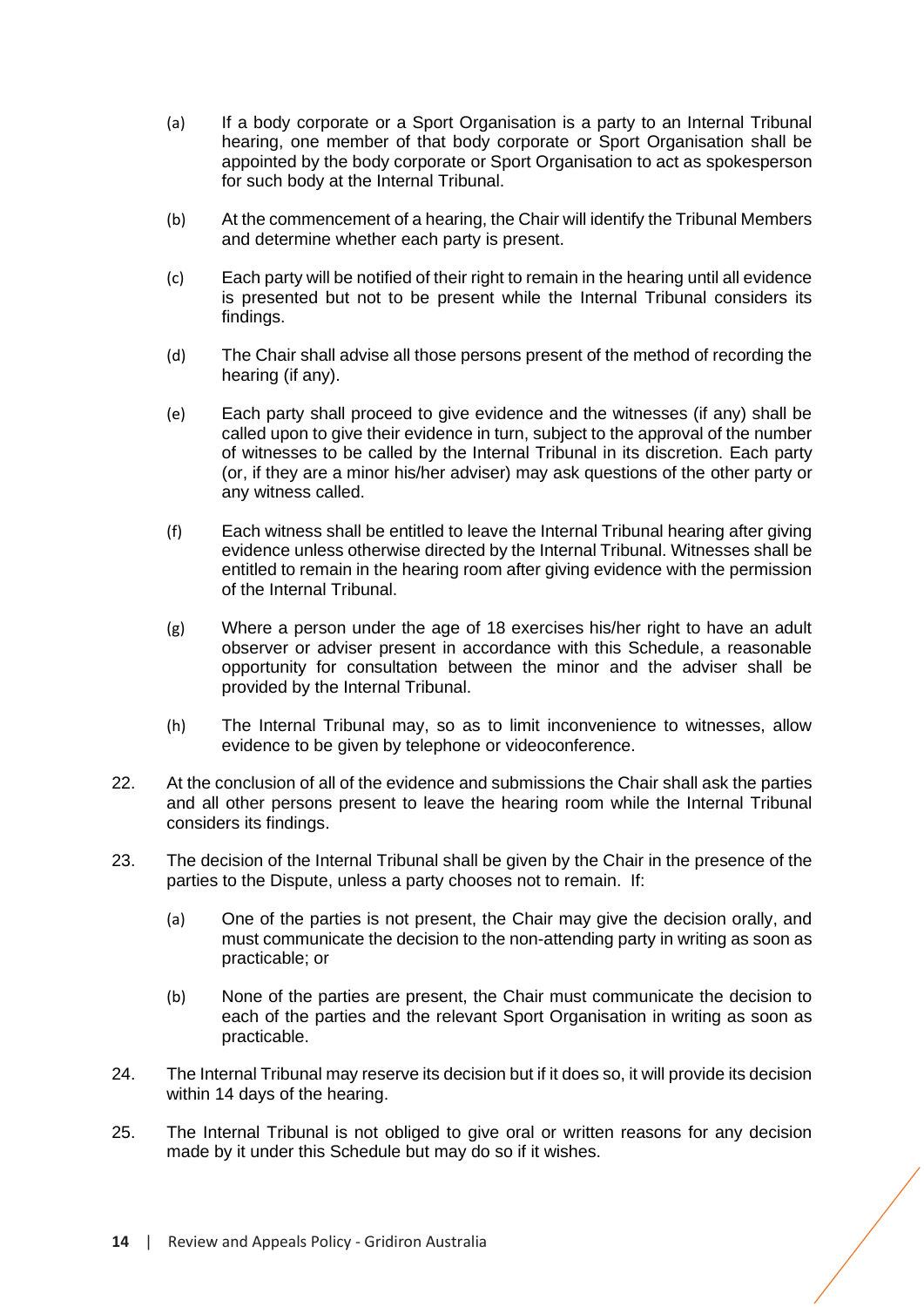# **SCHEDULE 2**

# **Internal Appeals Tribunal Procedure**

# <span id="page-16-0"></span>**Interpretation**

1. In this Schedule:

**Appeal Chair** means the chair of a particular Internal Appeals Tribunal in accordance with this Schedule.

**Tribunal Member** means an individual person sitting on an Internal Appeals Tribunal.

- 2. Defined terms not otherwise defined in this Schedule have the meaning given to them in the Policy or Schedule 1, as the case may be.
- 3. All clause references refer to this Schedule unless otherwise provided.

# **Convening Internal Appeals Tribunal**

- 4. As required under clause [5.4\(](#page-9-0)b) of the Policy, the Sport Organisation will convene an Internal Appeals Tribunal in accordance with this Schedule.
- 5. The Internal Appeals Tribunal shall be convened as soon as reasonably practicable after a referral under clause [5.4\(](#page-9-0)a) of the Policy and shall endeavour to convene no later than two weeks after notification by the Sport Organisation.

# **Composition of Internal Appeals Tribunal**

- 6. Subject to clause 7, each Internal Appeals Tribunal shall
	- (a) Comprise three Tribunal Members selected by the Sport Organisation;
	- (b) Comprise at least one Legal Practitioner and one Sports Administrator; and
	- (c) Be chaired by the Appeal Chair who shall be appointed by the Sport Organisation and shall be:
		- (i) A Legal Practitioner; and
		- (ii) A person of experience and skills suitable to the function of chairing an Internal Appeals Tribunal,

none of whom sat on or was involved in the original Hearings Tribunal for the Dispute subject of the appeal.

7. Clauses 6 to 9 (inclusive) of Schedule 1 apply to an Internal Appeals Tribunal with any necessary amendments.

#### **Procedure of Internal Appeals Tribunal**

8. Subject to this Schedule, the Internal Appeals Tribunal and persons appearing before it are bound by the same procedures under this Policy as if the Internal Appeals Tribunal was the Internal Tribunal hearing a matter at first instance.